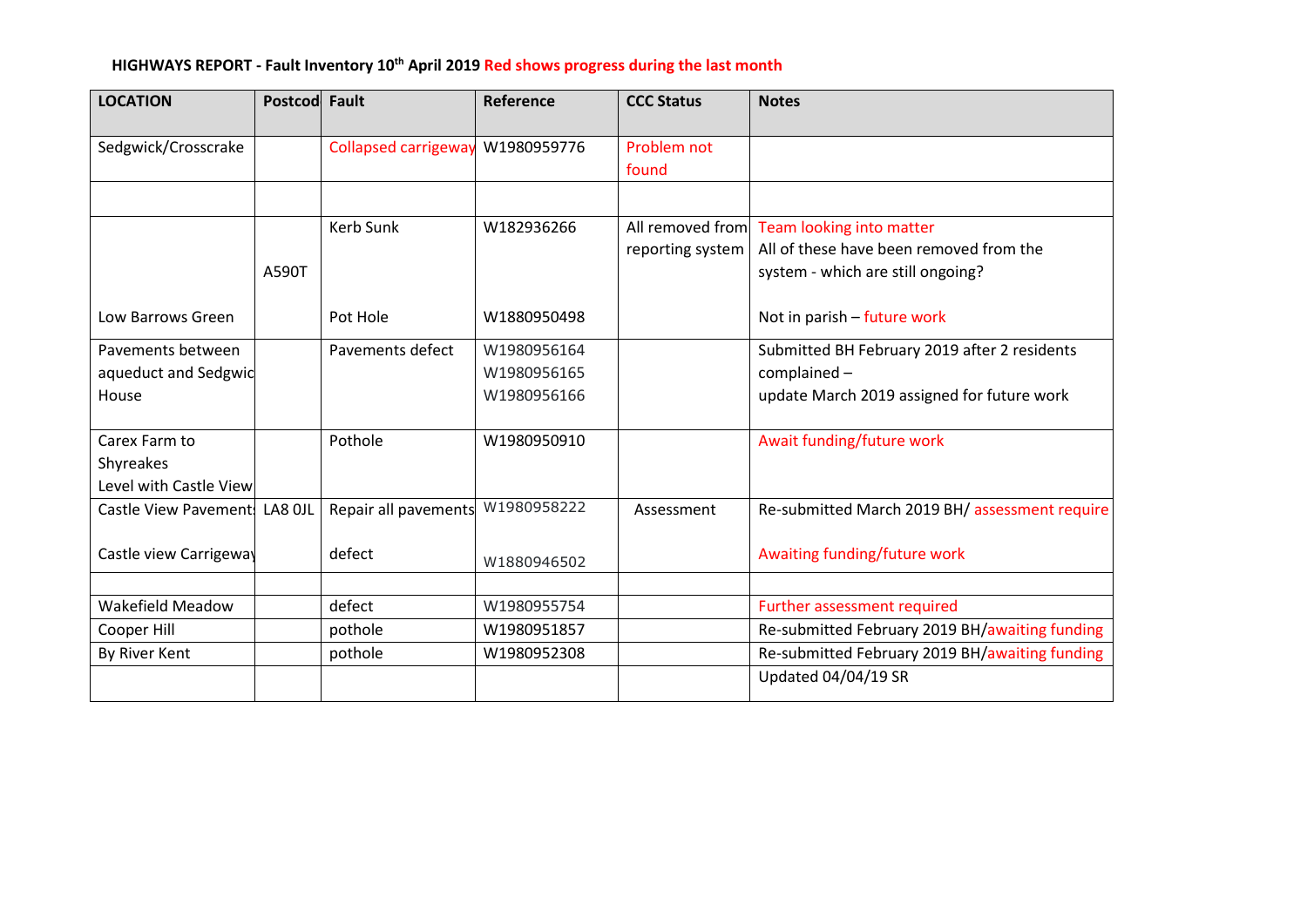

## **Sedgwick Parish Council update April 2019**

# **INCIDENTS OF NOTE**

Within the area that your Parish falls, during the last month there have been 49 incidents reported, resulting in 14 crimes being submitted.

One specific to Sedgwick Parish 13th March Highway disruption reported as van stuck in floodwater on lane.

Of community interest or impact were:

14<sup>th</sup> March car battery reported stolen from a yard at Gatebeck.

15<sup>th</sup> March property nr. Old Hutton broken into and car keys stolen followed by Ford Ranger also being stolen from same address.

Please also be cautious with cold callers at your home, on the phone or via email, as there has been a rise in the amount of scam reports received recently.

## **CRIME FIGURES**

Crime figures can be obtained via the Cumbria Police Website:

<https://www.cumbria.police.uk/Your-Area/Your-area.aspx>

Alternatively use the following link:

<https://www.police.uk/>